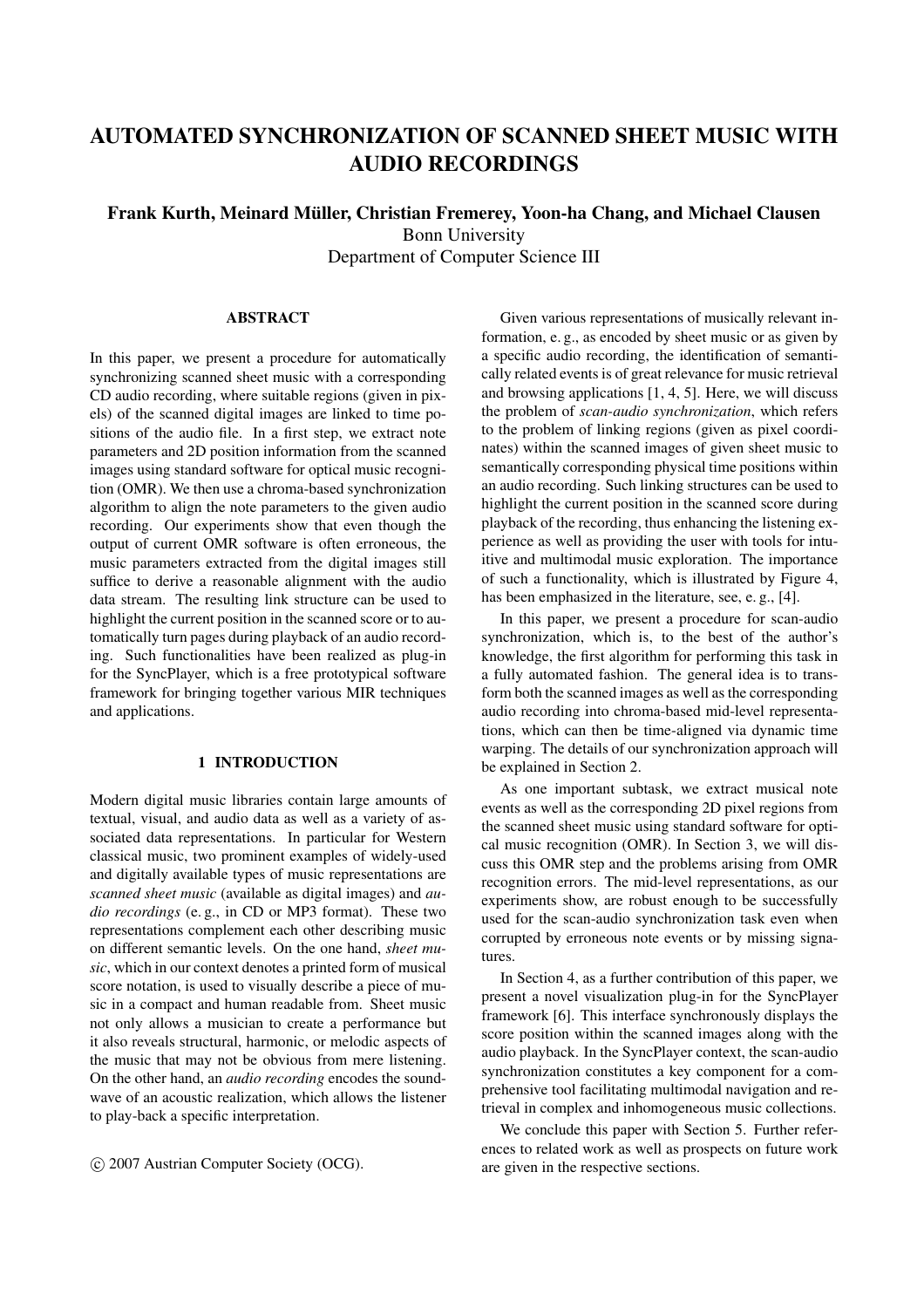#### **2 SYNCHRONIZATION PROCEDURE**

In this section, we describe our approach to scan-audio synchronization and summarize the background on the underlying techniques from MIR and audio signal processing.

As discussed in the introduction, the input of the scanaudio synchronization algorithm consists of a scanned version of a musical score and a corresponding audio recording of the same piece of music. As an example, Figure 1 shows the first few measures of Beethoven's Piano Sonata No. 23, Op. 57 ("Appassionata") as well as the waveform of a recording by Barenboim of the same measures. In the first step of our synchronization algorithm, we transform the scanned score as well as the audio recording into a common mid-level representation, which allows for comparing and relating music data in various realizations and formats. To be more specific, we use chroma-based features, where the *chroma* correspond to the twelve traditional pitch classes of the equaltempered scale [2]. In Western music notation, the chroma correspond to the set  $\{C, C^{\sharp}, D, \dots, B\}$  consisting of the twelve pitch spelling attributes.

The audio recording is transformed into a sequence of normalized 12-dimensional chroma vectors, where each vector expresses the signal's local energy distribution among the 12 pitch classes. Such a chroma representation can be obtained from a spectrogram by suitably pooling Fourier coefficients; for details, we refer to [2]. Figure 1 shows the resulting audio chromagram for our Beethoven example. Chroma-based audio features absorb variations in parameters such as dynamics, timbre, and articulation and closely correlate to the short-time harmonic content of the underlying audio signal.

The transformation of the scanned score representation into a chroma representation consists of several steps. First, the score data such as note events, the key signature, the time signature, and other musical symbols are extracted from the scanned images using standard software for optical music recognition (OMR). Note that in addition to the musical score data, the OMR process provides us with pixel coordinates of the extracted data, allowing us to exactly localize all musical symbols within the scanned images. The technical details and the OMRinvolved problems of this step will be discussed separately in Section 3. Then, in the second step, a sequence of chroma features is synthesized from the OMR result. This is done in a straightforward fashion by using the sequence of the extracted note events, which are encoded by parameters for pitch as well as musical onset time and duration. Physical onset times and durations are calculated assuming a constant tempo. Note that in our case the particular choice of tempo is not crucial because differences in tempo will be compensated in the subsequent synchronization step. We choose a standard value of 120 bpm. A sequence of chroma features is then synthesized by sliding across the time axis with a temporal window while adding energy to the chroma bands that correspond to pitches that



**Figure 1**. Illustration of the scan-audio synchronization by means of the first few measures of Beethoven's Piano Sonata No. 23, Op. 57 ("Appassionata"). The figure shows a scanned musical score and the resulting score chromagram (upper part) as well as the waveform of a recording by Barenboim of the same measures and the resulting audio chromagram (lower part). The synchronization result between the two chroma representations is indicated by red bidirectional arrows.

are active during the current temporal window. The resulting chroma vectors are then normalized. A similar strategy for synthesizing chromagrams from symbolic data has been suggested in [5]. Figure 1 shows the resulting score chromagram for the Beethoven example.

Having transformed both the audio recording as well as the scanned score into sequences of chroma vectors, one can use standard algorithms based on dynamic time warping (DTW) to time-align the two sequences. For details, we refer to [5, 7] and the references therein. Here, the main idea is to build up a cross-similarity matrix by computing the pairwise distance between each score chroma vector and each audio chroma vector. In our implementation, we simply use the inner vector product for the comparison. An optimum-cost alignment path is determined from this matrix via dynamic programming. To speed up this computationally expensive procedure, we use an efficient multiscale version of DTW. The details of this procedure can be found in [7]. The overall synchronization procedure is illustrated by Figure 1.

To finally link spatial positions within the audio recording to regions within the scanned images, we combine the synchronization and OMR-results as follows: From the pixel coordinates obtained in the OMR step, we derive a correspondence between the extracted OMR note events and the spatial regions within the image data displaying these note events. The spatial regions are encoded by a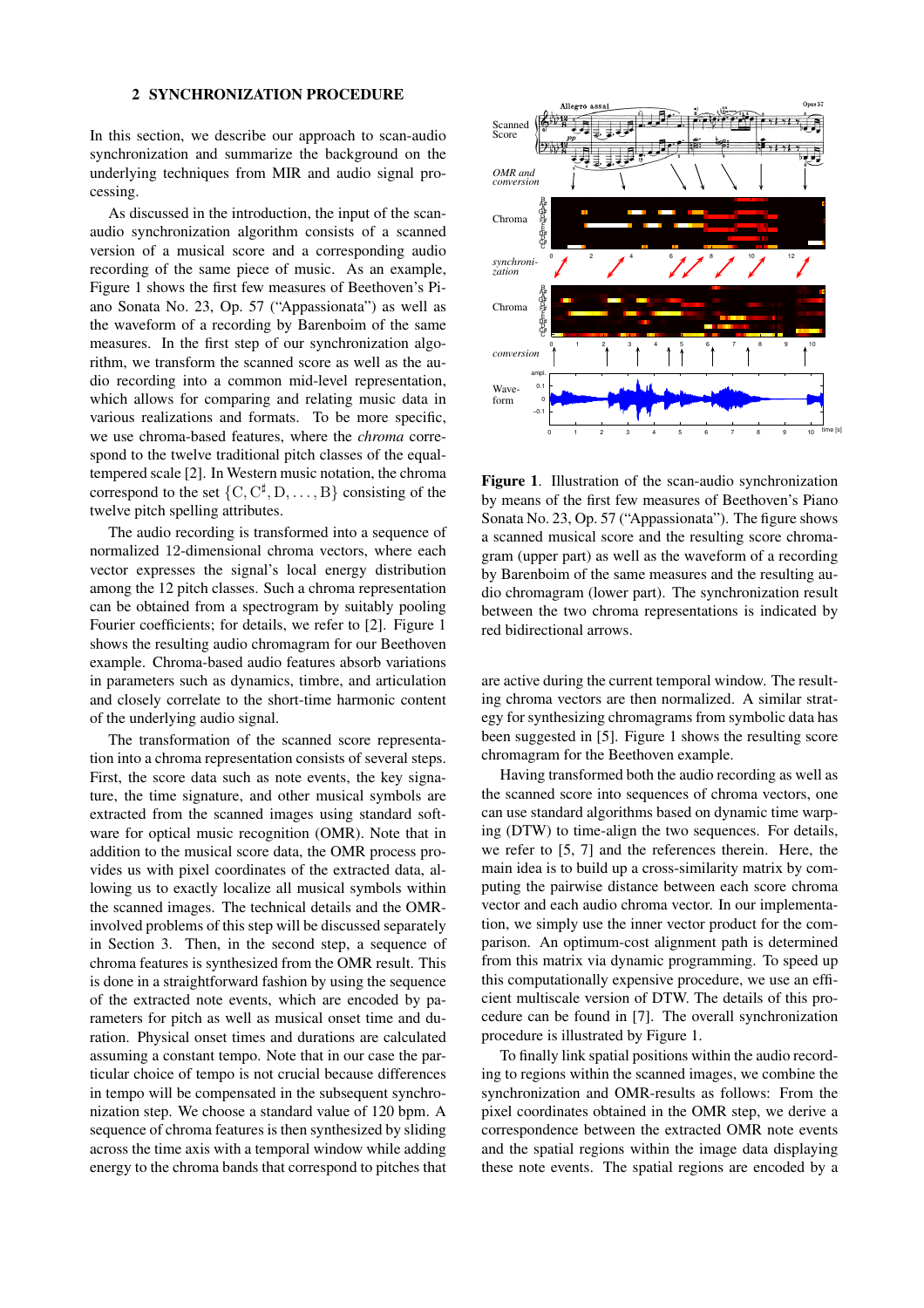

**Figure 2**. Comparison of a scanned score and the corresponding results acquired by OMR (excerpt of Beethoven's Piano Sonata No. 30, Op. 109). Errors in the OMR result are highlighted by shaded boxes. Triangles at the end of a bar indicate that the sum of the durations of the notes does not match the expected duration of the measure. To correct this, SharpEye has "deactivated" several notes which is indicated by greyed-out note heads. Although in this example, the OMR result shows several recognition errors, there is still enough correspondence to allow for a measure-wise synchronization with a corresponding audio recording.

page number and suitable 2D coordinates. Combining the spatial information and the above synchronization result, we have all linking information needed to track and highlight note events in the scanned score during the playback of the audio recording. Such a functionality will be discussed in more detail in the subsequent sections and is illustrated by Figure 4.

## **3 OPTICAL MUSIC RECOGNITION**

The first step in converting scanned sheet music to chroma features is the recognition of symbols from the given image data and the interpretation of their musical semantics. We use the SharpEye 2.68 software to batch process all scanned pages corresponding to a particular piece of music. The input scanned image files are given in the TIFF format using 1 bit color (black and white) and a resolution of 600 dpi. The output is a SharpEye proprietary ASCII file with extension  $\star$ .mro that contains the recognition results and the pixel positions of the recognized symbols within the image data.

The quality of OMR results in general strongly depends on the quality of the input image data and the complexity of the underlying scores. In the context of this paper, we consider high quality scans of piano music. Generally, we obtain reasonably accurate recognition results for this class of music. Despite a good overall quality in the OMR results, some problems may still occur because in score notation, a recognition error of a single symbol can have a high impact on the global semantics. For example, a missing accidental at the beginning of a staff corrupts the pitch of all corresponding notes in that staff. Mistakes in note durations, e.g. the recognition of an eighth as a quarter, can lead to inconsistencies in measure lengths. More severe errors result from misinterpretation of score semantics, e.g., the interpretation of a grand-staff as two individual staffs.

For highlighting regions in the score images one has to choose a suitable spatial and temporal granularity. Even though the scan-audio synchronization is reasonable on a note level resolution for most of the time, we choose a granularity where the displayed region on the score corresponds to one musical measure. This leads to stable and accurately synchronized highlightings even in the case of typical local OMR errors. Furthermore, highlighting entire measures also takes into account that a musician typically follows entire note groups or more general musical structures rather than individual notes.

For testing and evaluating we access data provided by the Bavarian State Library (BSB), Munich, Germany, which is currently digitizing audio recordings and sheet music in the context of the PROBADO digital library project [8]. The underlying music collection consists of classical and romantic piano sonatas as well as a collection of German 19th centuries piano songs amounting to approximately 6.000 images of scanned music and about 1.200 pieces of music in total. For each scanned piece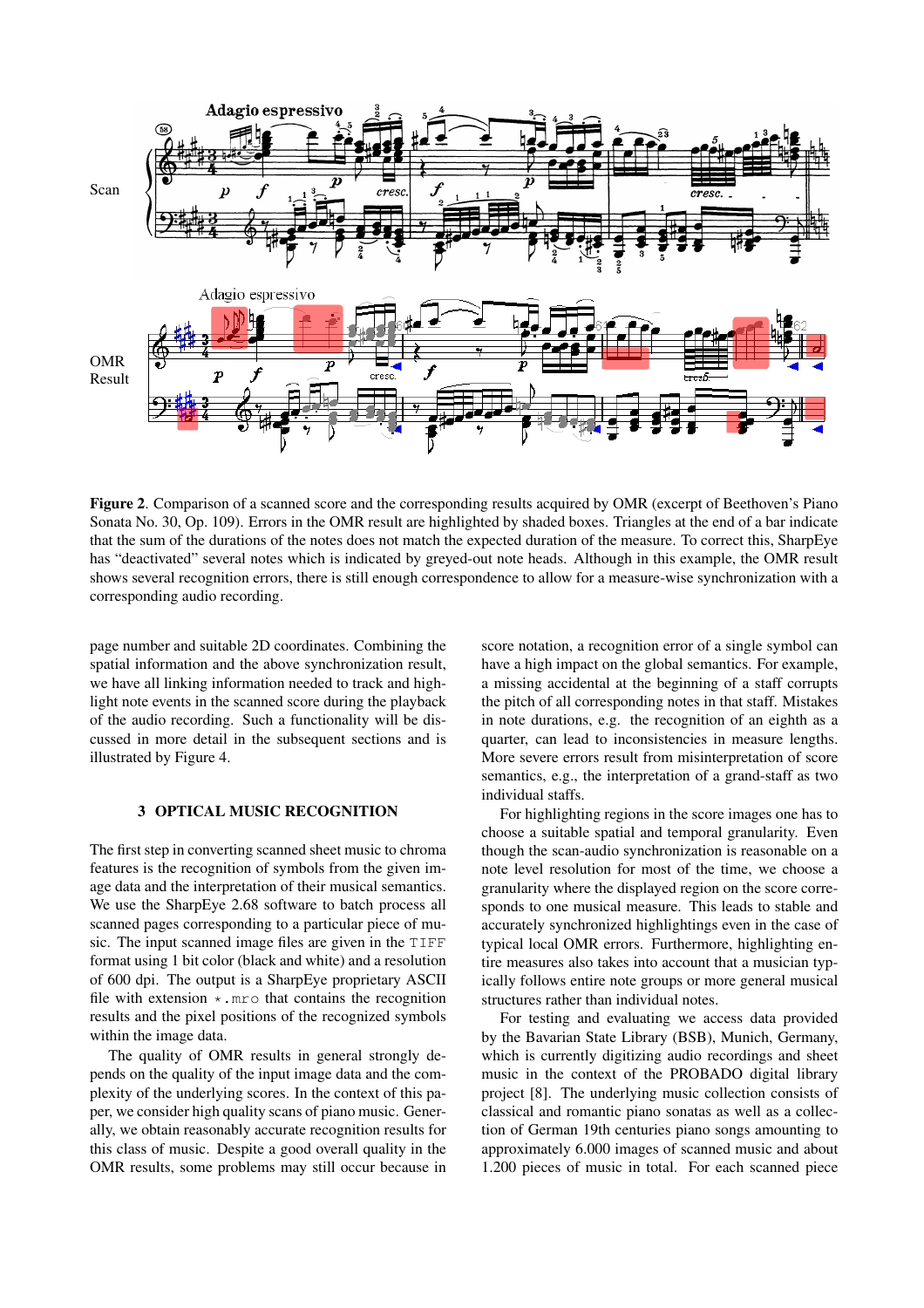

**Figure 3**. Comparison of two chromagrams. The lower chromagram is derived from an audio recording of a cadenza in  $D^{\flat}$ -Major, played on a piano. The upper chromagram is synthesized from a symbolic score representation that has missing accidentals. In particular, there are only three flats instead of five. The optimum alignment still delivers an accurate synchronization on the basis of the unaffected pitches.

of music, three different audio recordings are currently digitized at BSB. We have tested our algorithm for scanaudio synchronization on a selection of piano music by Beethoven, Mozart and Schubert comprising more than 160 pages of sheet music.

The OMR works well in most cases but often suffers from minor glitches like missing accidentals or mistakes in note durations. However, because the detection of bar lines is quite stable, inconsistencies and confusions due to mistakes in note durations last no longer than the measure of their occurrence. As an example, Figure 2 shows a comparison of a scanned score and the corresponding results acquired by OMR for an excerpt of Beethoven's Piano Sonata No. 30, Op. 109. Local errors in the OMR result are highlighted by shaded boxes. Our experiments show that for a global measure-wise synchronization, these local errors have a negligible influence as they are mainly absorbed by the coarseness of our chroma features.

The possible impact of missing accidentals is illustrated in Figure 3, where two chromagrams are compared. The lower chromagram is derived from an audio recording of a cadenza in  $D^{\flat}$ -Major played on a piano. The upper chromagram is synthesized from a symbolic score representation that suffers from two missing accidentals (three instead of five flats). Despite of these severe recognition errors, the unaffected pitches still overrule the effect of the corrupted pitches facilitating an accurate overall synchronization of the two chromagrams.

In case of the previously discussed OMR errors of higher semantic impact, such as the confusion of a twostaff system with two one-staff systems, regional synchronization errors may occur. However, due to our DTWbased synchronization approach, where the global scanaudio alignment is calculated, those errors affect the synchronization only locally in a neighborhood around the corresponding regions.

We conclude this section by noting that a considerable amount of OMR errors can be corrected in a postprocessing step by using suitable heuristics. As an example, the accidentals detected at the beginning of each staff may be checked for correctness by considering the global key or heuristics on detected accidentials in previous and subsequent staffs. As another approach, OMR may be improved by combining different OMR strategies as suggested by Byrd et al. [3].

## **4 A SYNCPLAYER PLUG-IN FOR AUTOMATIC SCORE-TRACKING**

In this section, we present a prototypical implementation of a graphical interface for automatic score tracking. The interface has been implemented as a visualization plugin of the previously proposed SyncPlayer framework [6], which is briefly described in Section 4.1. Section 4.2 describes the novel plug-in for automatic score tracking.

## **4.1 The SyncPlayer Framework**

The SyncPlayer is a client-server based software framework that integrates various MIR applications such as multimodal presentation of audio data, music synchronization, and content-based retrieval [6]. The user operates the *client component*, which in its basic mode acts like a standard software audio player for recordings in the  $\star$ .mp3 and  $\star$ .wav file formats. Figure 4 shows the SyncPlayer client with the main window located at the top left. A remote computer system runs the *server component*, which supplies the client with content-related data associated to the currently selected audio recording. Examples of such content-related data are lyrics of the vocal tracks, the musical score, or information on the musical form. Synchronously to acoustic audio playback, such data is then presented to the user by means of several specialized *visualization plug-ins*, which are available at the client side. In the next section, we describe how the SyncPlayer is extended by a novel plug-in for visualizing scanned sheet music where highlighting of page regions is provided to enable score tracking during audio playback. In Figure 4, three instances of this novel plug-in are depicted along with the audio player. For more details on the SyncPlayer and existing plug-ins, we refer to our web page [9].

## **4.2 A Plug-in for Automatic Score Tracking**

For our SyncPlayer-based user scenario we assume that after suitable digitization and scan-audio synchronization as discussed in the previous sections, the scanned sheet music as well as the information linking the scans to the audio recordings are available at the SyncPlayer server. A typical scenario of a user operating the SyncPlayer client then involves the following steps: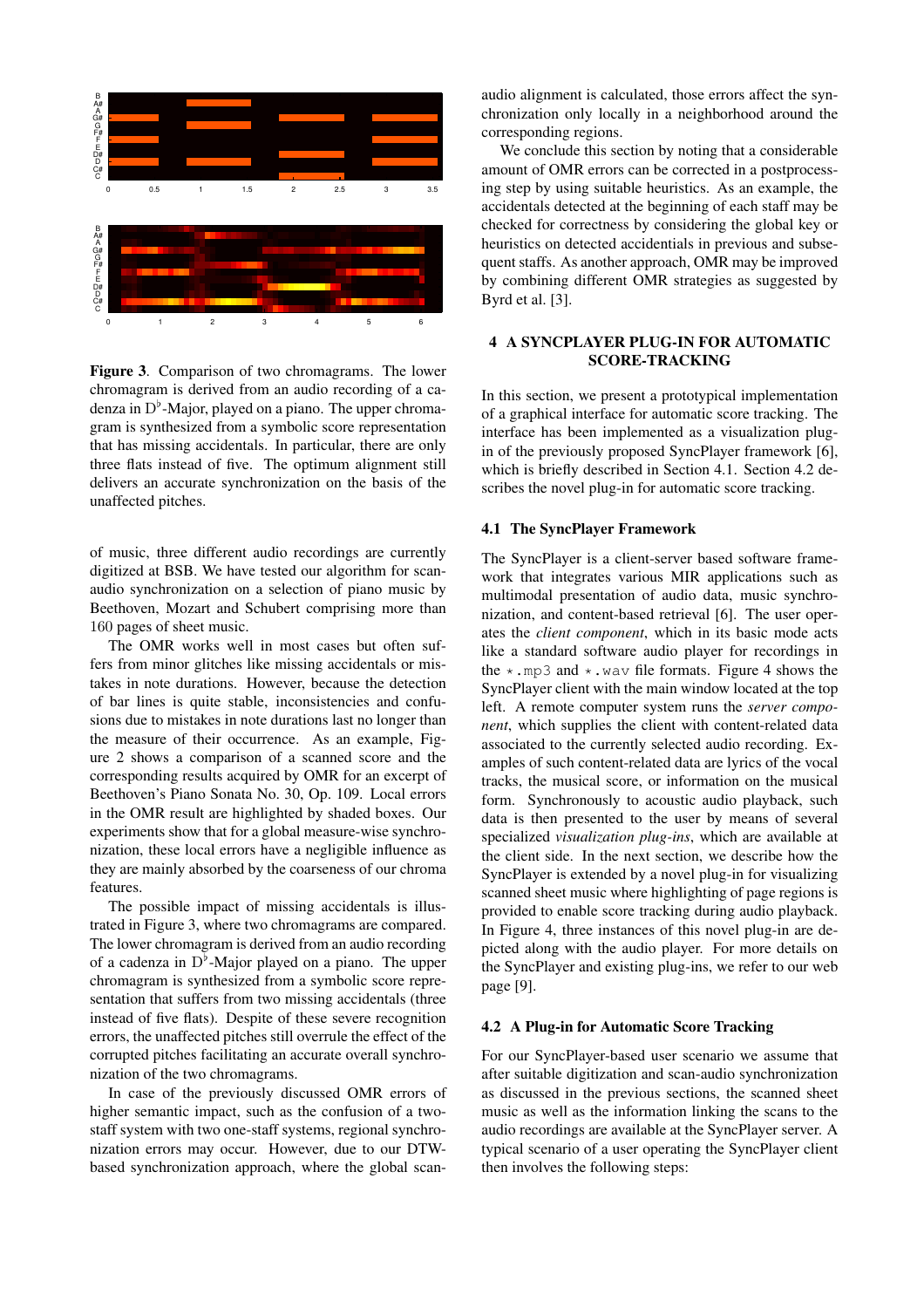

**Figure 4**. SyncPlayer client and three instances of the SheetMusic plug-in for displaying scanned sheet music. The bar in the scanned score that corresponds to the current playback position is highlighted by a red box. The instances demonstrate three different zoom levels: detailed view (lower left), full page view (lower right) and thumbnail view (upper right).

- 1. The user selects and opens an audio recording in the SyncPlayer Client.
- 2. A connection to the SyncPlayer Server is established allowing the server to identify the selected audio recording within the audio database. If available, the score image data and the bar highlighting information on the audio recording are retrieved from its annotation database.
- 3. The server notifies the client about the availability of synchronized score image data for the selected recording. If available, the client retrieves and displays the available data in the SheetMusic plug-in.

In its basic mode, the *SheetMusic plug-in* displays one page of scanned sheet music as an image (Figure 4, lower left and lower right plug-in windows). The plug-in offers controls for zooming and scrolling within the boundaries of the page. During the playback of a recording in the SyncPlayer, the bar that is currently played is highlighted in the score by a red translucent box. If the current bar is located on a different page or lies outside the visible display area, the plug-in automatically loads and displays the corresponding page and adjusts the scroll settings to ensure that the bar is visible.

The plug-in implements several zoom level strategies, each one offering a different tradeoff between detail and overview. The *detailed view* shows only a local part of the current page surrounding the highlighted bar. The scrolling functionality is restricted to the page boundaries (Figure 4, lower left window). The *full page view* fixes the zoom settings to always displaying one full page to give a better overview on where the current playback position is located on the current page (Figure 4, lower right window). An overview on the entire set of pages belonging to a piece of music is given in the *thumbnail view*. This view displays several pages at a time, highlighting the currently active page by a red frame (Figure 4 upper right). Additionally, the page numbers are displayed.

The SheetMusic plug-in not only has visualization capabilities, but also offers the user several ways to navigate within the score and audio representations. By clicking on a target bar, the user may request the plug-in to set the playback of the audio recording to the starting time of that particular measure. When the user selects a page in the thumbnail view, the player jumps to the playback position